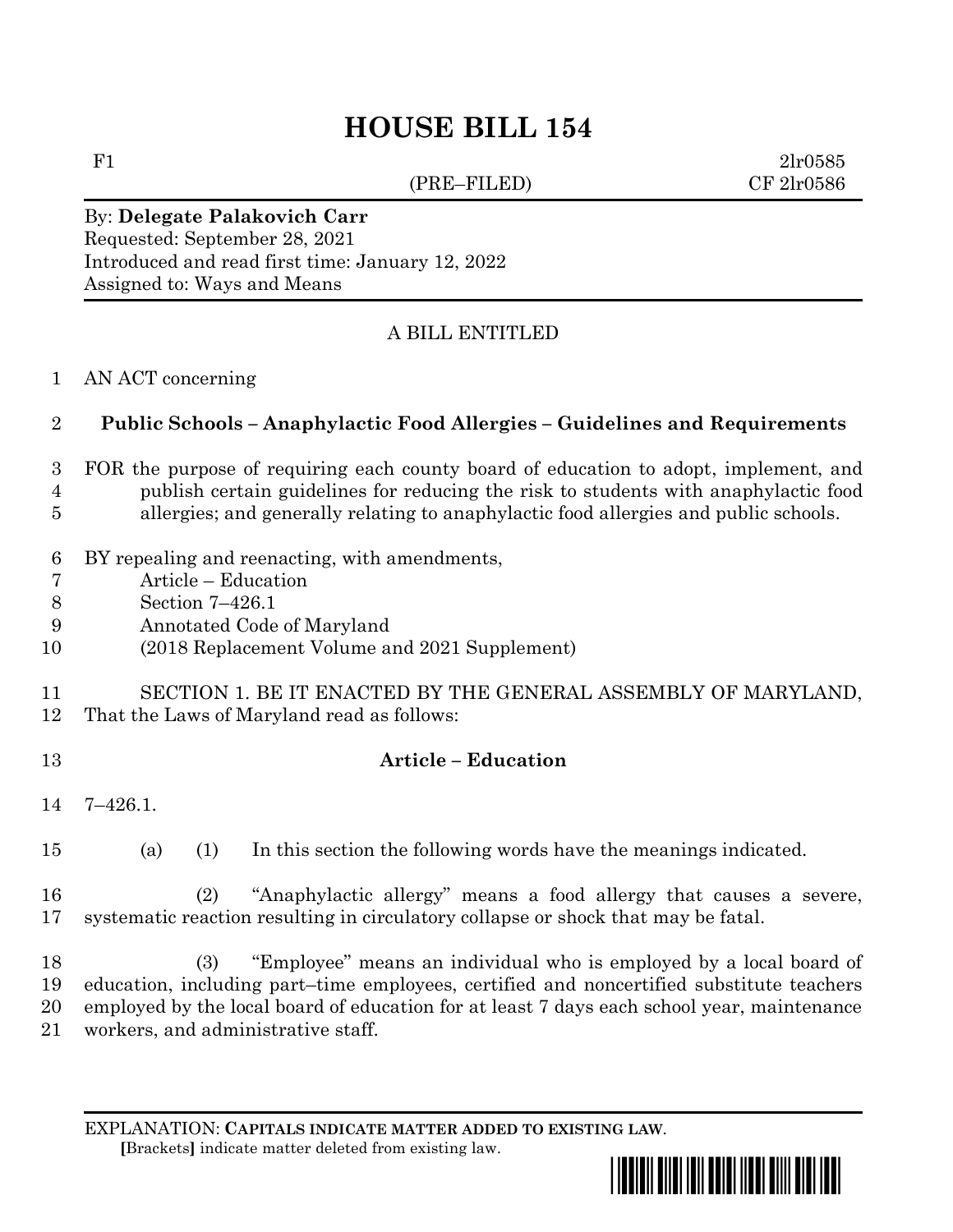|                | $\overline{2}$ |     |      | <b>HOUSE BILL 154</b>        |
|----------------|----------------|-----|------|------------------------------|
| $\mathbf{1}$   |                | (4) |      | "MAJOR FOOD ALLERGEN" MEANS: |
| $\overline{2}$ |                |     | (I)  | MILK;                        |
| 3              |                |     | (II) | EGG;                         |
| $\overline{4}$ |                |     |      | (III) FISH;                  |
| 5              |                |     |      | (IV) CRUSTACEAN SHELLFISH;   |
| 6              |                |     |      | (V) TREE NUTS;               |
| 7              |                |     |      | (VI) WHEAT;                  |
| 8              |                |     |      | (VII) PEANUTS;               |
| 9              |                |     |      | (VIII) SOYBEANS; AND         |
| 10             |                |     | (IX) | <b>SESAME.</b>               |

 **[**(4)**] (5)** "Self–administer" means the application or consumption of medications in a manner prescribed by a health practitioner who is licensed, certified, or otherwise authorized under the Health Occupations Article to prescribe medications and medication delivery devices by the individual for whom the medication was prescribed without additional assistance or direction.

 **(B) (1) EACH COUNTY BOARD SHALL ADOPT AND IMPLEMENT GUIDELINES IN ACCORDANCE WITH THE MARYLAND STATE SCHOOL HEALTH SERVICE GUIDELINES TO REDUCE THE RISK OF EXPOSURE TO ANAPHYLACTIC CAUSATIVE AGENTS IN CLASSROOMS AND COMMON AREAS.**

 **(2) AT A MINIMUM, THE GUIDELINES UNDER PARAGRAPH (1) OF THIS SUBSECTION SHALL:**

 **(I) DESCRIBE THE ROLES AND RESPONSIBILITIES OF PARENTS, ADMINISTRATORS, HEALTH CARE STAFF, EDUCATORS, FOOD SERVICE EMPLOYEES, AND OPERATIONS STAFF;**

 **(II) EMPHASIZE COMMUNICATION AND COLLABORATION BETWEEN SCHOOL STAFF, STUDENTS, AND PARENTS, INCLUDING:**

 **1. NOTIFICATION OF A STUDENT'S ANAPHYLACTIC ALLERGY TO EDUCATORS AND OTHER SCHOOL STAFF WHO COME INTO CONTACT WITH THE STUDENT; AND**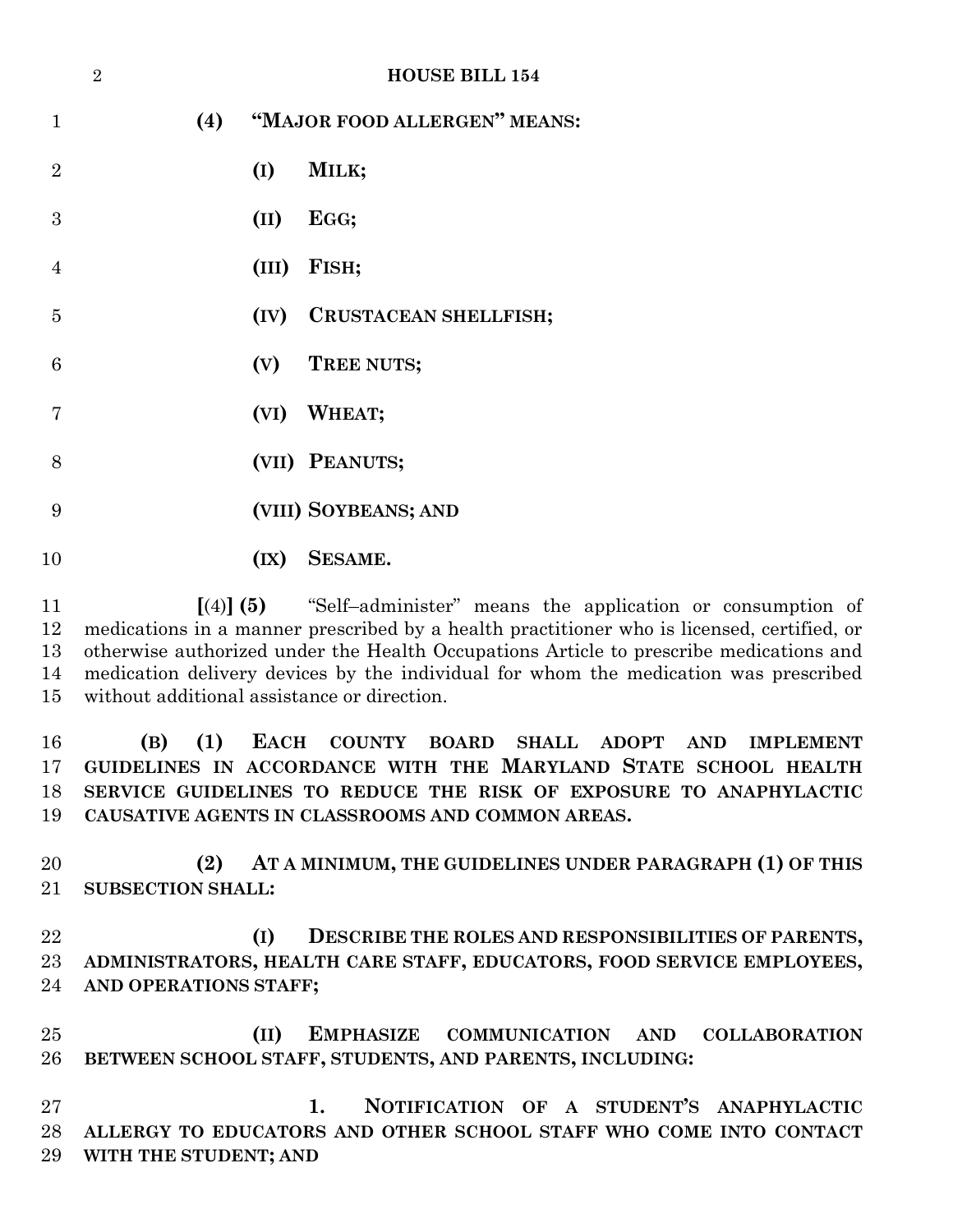#### **HOUSE BILL 154** 3

 **2. NOTIFICATION TO PARENTS AND STUDENTS ABOUT MEASURES THE SCHOOL IS TAKING TO AVOID EXPOSURE TO ALLERGENS; (III) PROVIDE INFORMATION TO PARENTS ABOUT 504 PLANS AND THEIR APPLICABILITY TO STUDENTS WITH ANAPHYLACTIC ALLERGIES; (IV) DESIGNATE SCHOOL AREAS THAT ARE FOOD–FREE; (V) DESIGNATE TABLES IN THE CAFETERIA TO BE USED BY STUDENTS WITH ANAPHYLACTIC ALLERGIES THAT ARE FREE OF FOODS CONTAINING THE MAJOR FOOD ALLERGEN OF THE STUDENT USERS; (VI) PROVIDE GUIDELINES FOR WHO MAY USE OR ACCOMPANY STUDENTS USING TABLES FREE OF MAJOR FOOD ALLERGENS; (VII) PROMOTE HAND WASHING AND OTHER METHODS FOR THE SAFE HANDLING OF FOOD; (VIII) PROVIDE GUIDELINES FOR THE HANDLING OF FOOD ON SCHOOL–PROVIDED TRANSPORTATION; (IX) ENSURE THAT STUDENTS WITH ANAPHYLACTIC ALLERGIES ARE ABLE TO FULLY PARTICIPATE IN ALL SCHOOL EVENTS, AFTER SCHOOL ACTIVITIES, AND FIELD TRIPS; (X) PROVIDE GUIDANCE FOR FOOD DISTRIBUTION BY PRIVATE GROUPS HOLDING FUNCTIONS ON SCHOOL GROUNDS; AND (XI) ESTABLISH STRATEGIES TO REDUCE BULLYING AND HARASSMENT OF STUDENTS WITH ANAPHYLACTIC ALLERGIES. (3) EACH COUNTY BOARD SHALL PUBLISH THE GUIDELINES ADOPTED UNDER THIS SUBSECTION ON ITS WEBSITE AND BY ANY OTHER METHOD DETERMINED APPROPRIATE BY THE BOARD. (C) (1) (I) EACH PUBLIC SCHOOL SHALL DEVELOP A SYSTEM TO DISCLOSE, WITHIN A REASONABLE TIME IN ADVANCE OF SERVICE, THE FOODS SERVED IN THE SCHOOL AND THE MAJOR FOOD ALLERGENS CONTAINED IN THE FOOD.**

**(II) A DISCLOSURE MADE UNDER THIS PARAGRAPH MAY BE BY:**